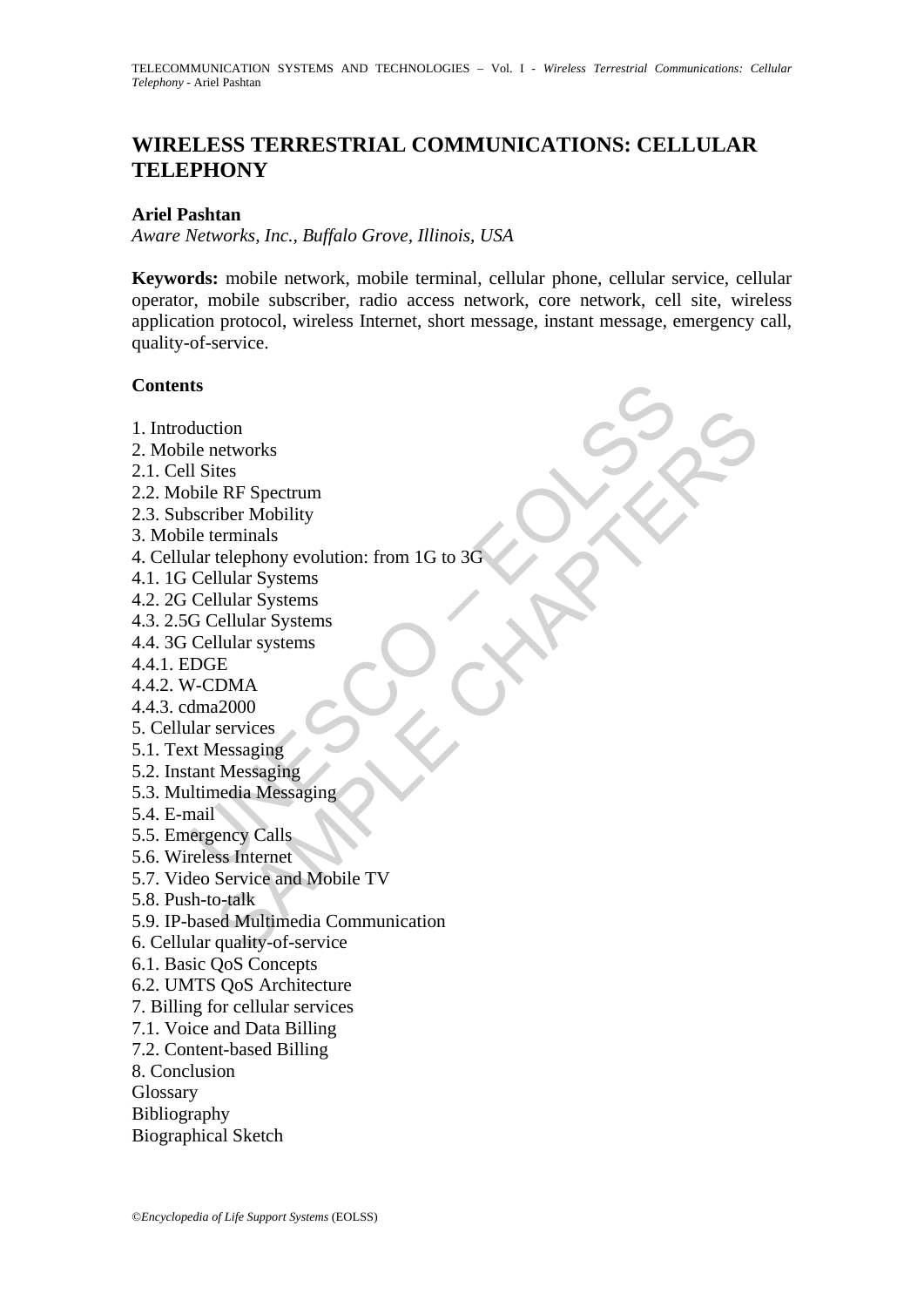#### **Summary**

Cellular telephony encompasses the use of cellular phones to place voice calls, exchange short messages, transmit data, browse the web, and issue multimedia calls. In this topic we describe the evolution of cellular telephony mobile networks, mobile terminal features, and elaborate on the associated cellular services and underlying supporting technologies.

### **1. Introduction**

A wireless mobile communication network enables users equipped with mobile terminals to initiate and receive phone calls. This capability is referred to as cellular telephony. In the following we describe mobile networks and the mobile terminals used by mobile subscribers to carry out cellular calls. We proceed with an account of the history of cellular telephony and elaborate on the evolution of networks and subscriber services, including the convergence of data networks towards the wired Internet standards.

Cellular telephony has evolved to include many services that are based on the transmission of data and multimedia, not just voice. Mobile subscriber services offered by cellular operators are described next. The underlying technologies of some services are detailed as well. Finally, we end with a description of cellular telephony quality-ofservice and explain how cellular operators bill for user services.

#### **2. Mobile Networks**

Is to inflate and receive plone cans. This capability is released by the following we describe mobile networks and the mobile subscribers to carry out cellular calls. We proceed with an of cellular telephony and elaborate subscribers to carry out cellular calls. We proceed with an account of<br>subscribers to carry out cellular calls. We proceed with an account of<br>cellular telephony and elaborate on the evolution of networks and subset<br>ncludin Cellular telephony derives its name from the partition of a geographic area into small "cells". Each cell is covered by a local radio transmitter and receiver just powerful enough to enable connectivity with cellular phones, referred to also as mobile terminals, within its area (Figure 1). The set of cells forms the radio access network, and the radio frequencies used for the transmission of calls and data can be reused between cells. A different type of reuse, digital code reuse, is used in CDMA-based networks described later on. Voice and data exchanged between a mobile terminal and regular phone networks, or the Internet, are transmitted via the mobile network which consists of the cellular operator's radio access network and core network.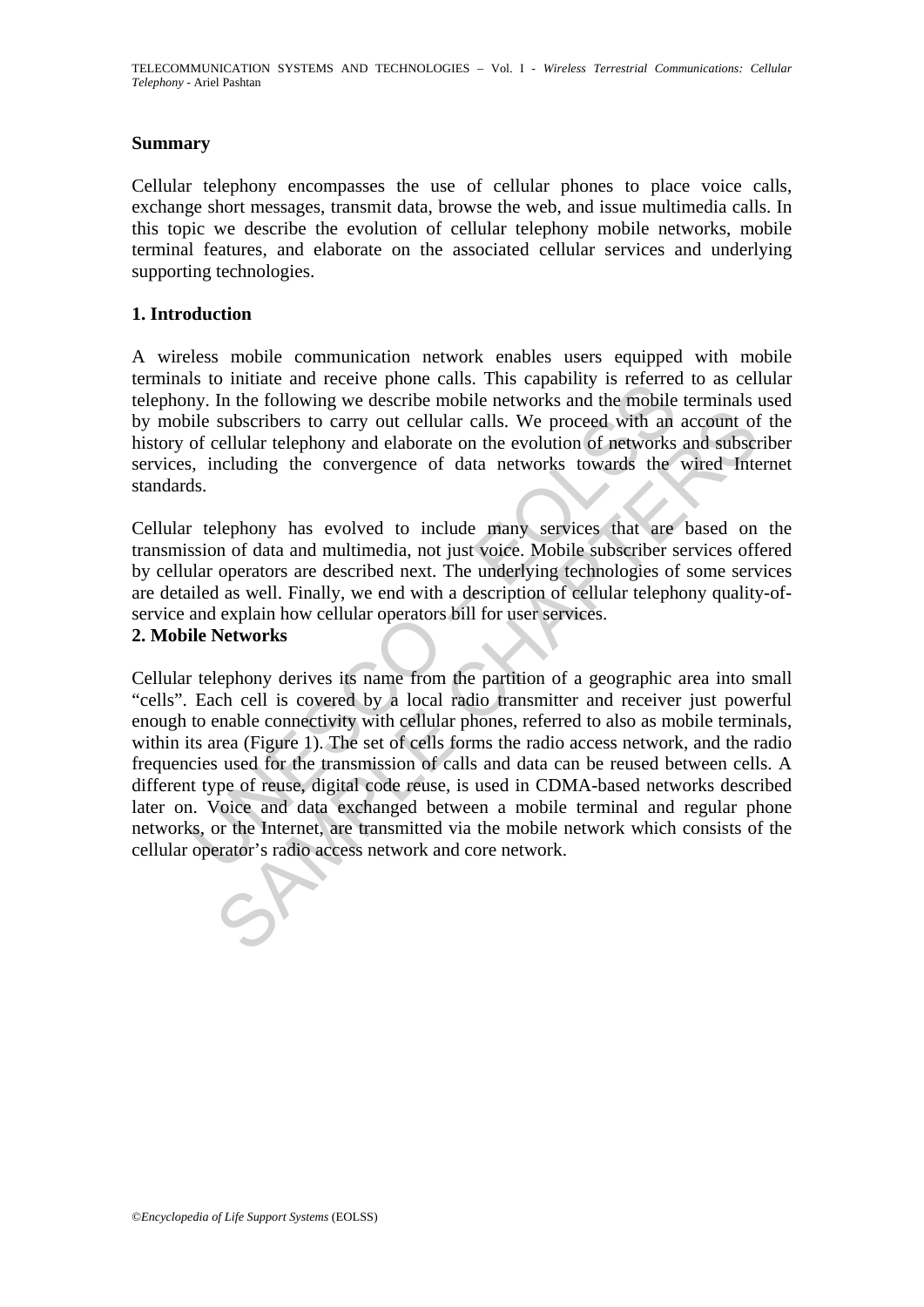

#### **2.1. Cell Sites**

A cell site is a site where antennas and radio transmitters and receivers are placed to create a radio coverage area in the mobile network. Cell sites can be omni-sector, meaning that the same frequencies are used in all directions, 3-sector where the site coverage is partitioned into three distinct directional areas, each referred to as a cell (Figure 2), or 6-sector if the partition is into six areas, in which case the site consists of six cells. A separate radio frequency is used for each direction of the communication between mobile terminal and cell site. Communication from the mobile terminal to the cell site is referred to as uplink transmission, and the reverse direction is the downlink.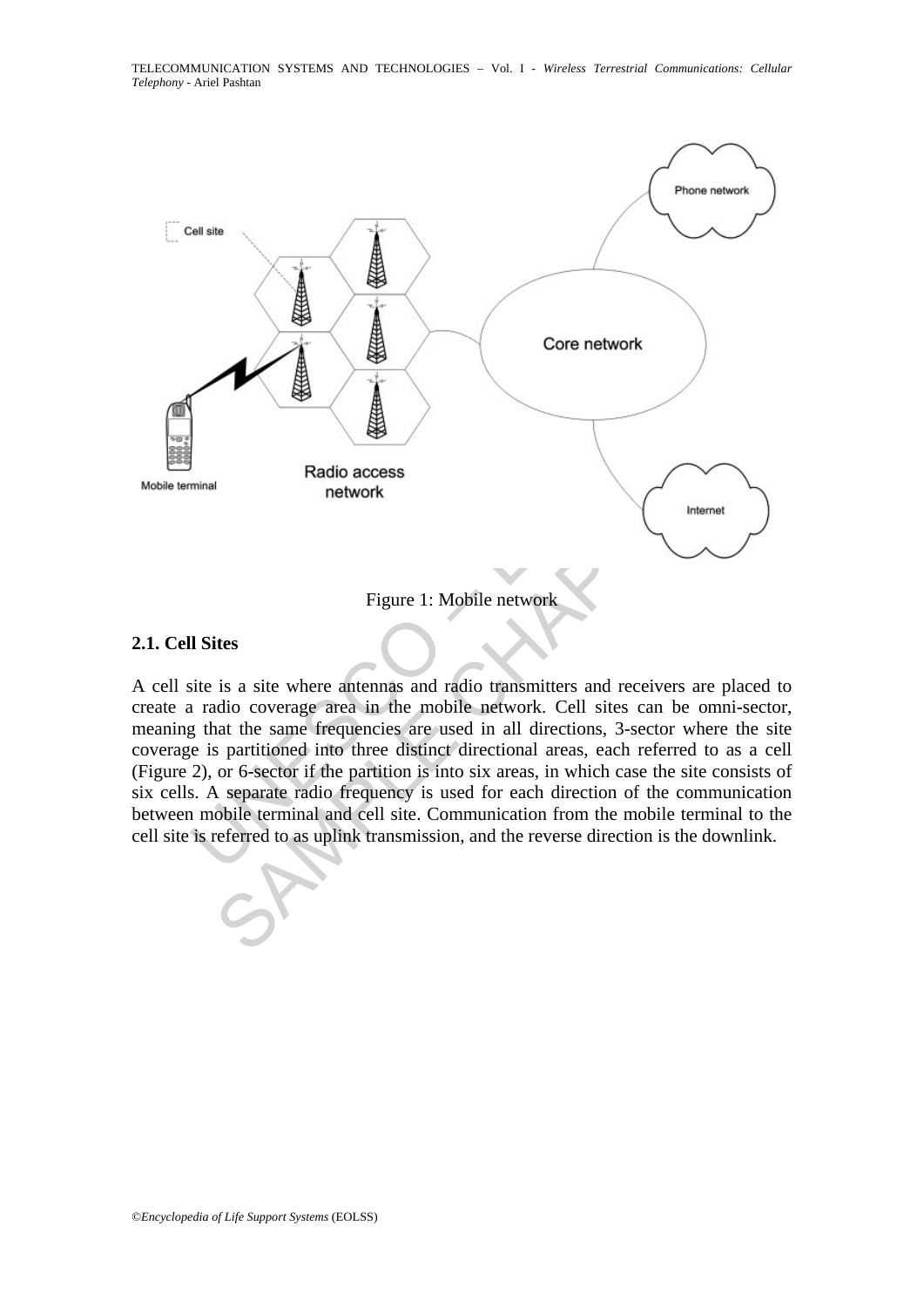TELECOMMUNICATION SYSTEMS AND TECHNOLOGIES – Vol. I - *Wireless Terrestrial Communications: Cellular Telephony* - Ariel Pashtan



Figure 2: 3-sector cell site

The spectrum of radio frequencies available for communication is limited and a benefit of a mobile network is its ability to reuse radio frequencies in different cells, provided that radio interference does not affect the calls. This reuse provides for increased network capacity as more mobile subscribers can be supported in a given geographic area. As the number of mobile subscribers increases, more cells can be added or existing cells can be split into smaller ones. Two major factors that impact interference are the distance between cells and the cells' transmission power. The layout of cells, allocation of frequencies, and transmission power specifications are part of radio frequency (RF) planning carried out by the cellular operators.

## **2.2. Mobile RF Spectrum**

Radio frequencies are allocated to different cellular radio technologies as shown in the map of Figure 3 and associated tables (Table 1- Table 6). Only a few countries are listed as examples of the spectrum allocation.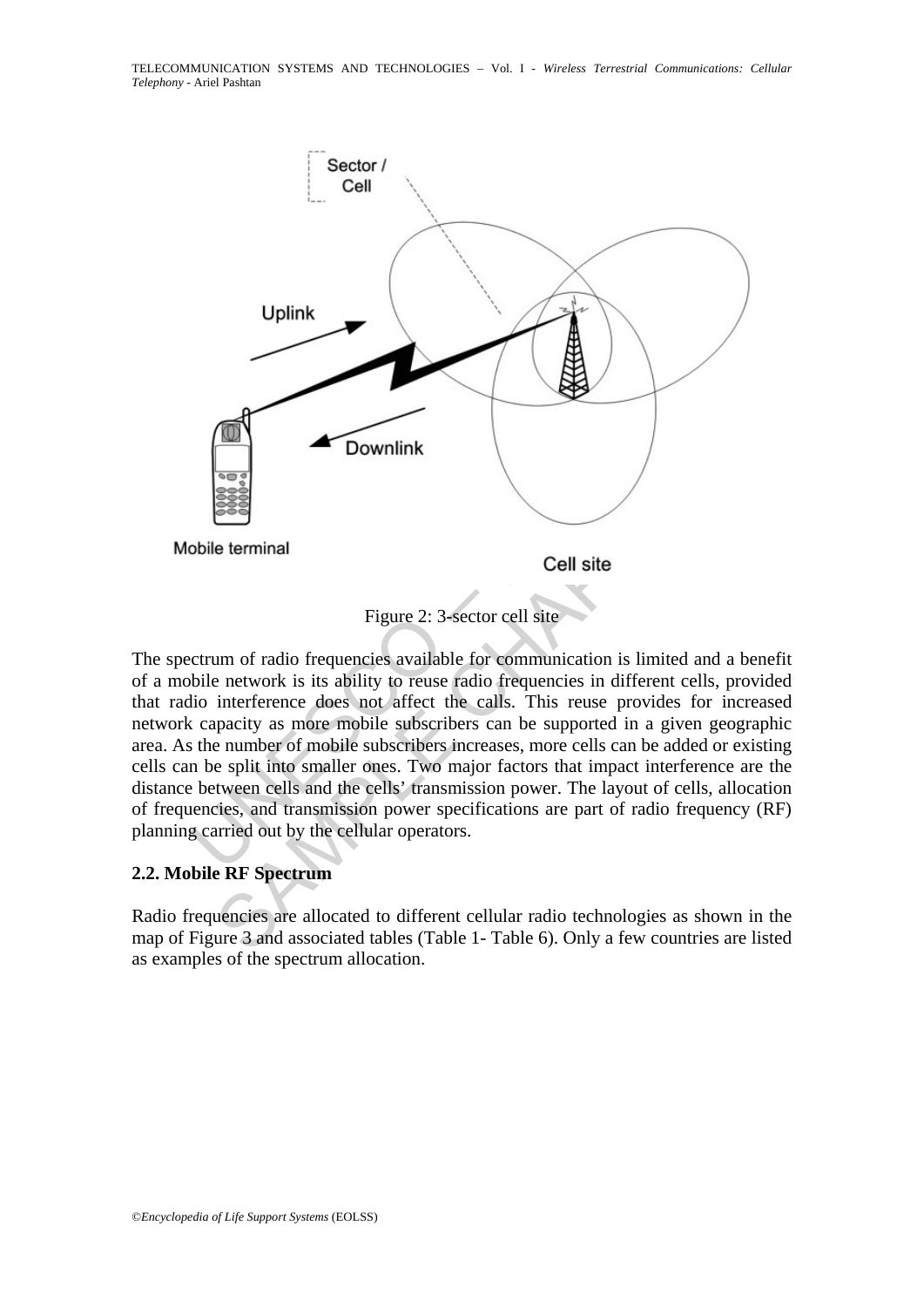

Figure 3: Radio frequencies allocation; (Source: www.ctia.org)

|                       | Figure 3: Radio frequencies allocation; (Source: www.ctia.org) |
|-----------------------|----------------------------------------------------------------|
| Country               | <b>Cellular Radio Technologies (Frequency - MHz)</b>           |
| Austria               | GSM-900/1800, W-CDMA                                           |
| Belgium               | GSM-900/1800                                                   |
| Finland               | GSM-900/1800                                                   |
| France                | GSM-900/1800                                                   |
| Germany               | GSM-900/1800                                                   |
| Greece                | GSM-900/1800                                                   |
| Italy                 | GSM-900/1800, W-CDMA, TACS-800                                 |
| Russia                | GSM-900/1800, CDMA-450/800, TDMA-800, AMPS-                    |
|                       | 800, NMT-450                                                   |
| Spain                 | GSM-900/1800, TACS-800                                         |
| <b>United Kingdom</b> | GSM-900/1800                                                   |
|                       | Table 1: ITU region 1 (light blue)                             |

## Table 1: ITU region 1 (light blue)

| Country      | <b>Cellular Radio Technologies (Frequency - MHz)</b> |
|--------------|------------------------------------------------------|
| Iran         | GSM-900                                              |
| Iraq         | GSM-900                                              |
| Israel       | GSM-900, CDMA-800, TDMA-800, iDEN-800, AMPS-         |
|              | 800                                                  |
| Jordan       | <b>GSM-900</b>                                       |
| Kazakhstan   | GSM-900, CDMA-800, AMPS-800                          |
| Saudi Arabia | <b>GSM-900</b>                                       |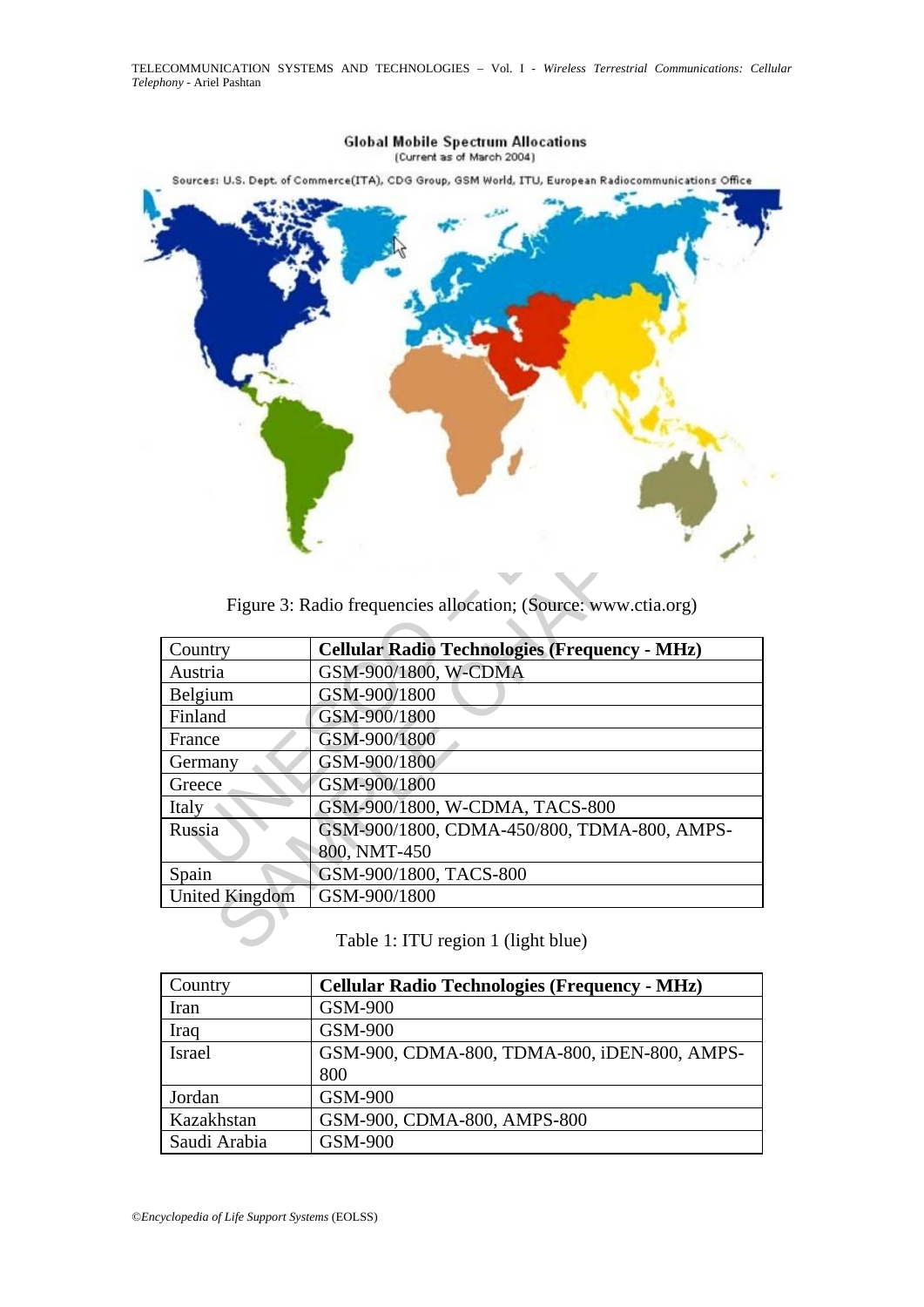TELECOMMUNICATION SYSTEMS AND TECHNOLOGIES – Vol. I - *Wireless Terrestrial Communications: Cellular Telephony* - Ariel Pashtan

| Syria      | GSM-900/1800                     |
|------------|----------------------------------|
| Turkey     | GSM-900/1800, NMT-450            |
| <b>UAE</b> | GSM-900, W-CDMA                  |
| Uzbekistan | GSM-900/1800, CDMA-800, TDMA-800 |

## Table 2: ITU region 1 (red)

| Country                           |  | <b>Cellular Radio Technologies (Frequency - MHz)</b> |
|-----------------------------------|--|------------------------------------------------------|
| Algeria                           |  | <b>GSM-900</b>                                       |
| Côte d'Ivoire                     |  | GSM-900/1800                                         |
| Democratic Republic of            |  | GSM-900/1800, CDMA-800, AMPS-800                     |
| Congo (ex-Zaire)                  |  |                                                      |
| Egypt                             |  | <b>GSM-900</b>                                       |
| Ethiopia                          |  | <b>GSM-900</b>                                       |
| Ghana                             |  | GSM-900, TACS-800, AMPS-800                          |
| Kenya                             |  | <b>GSM-900</b>                                       |
| Nigeria                           |  | GSM-900/1800, TACS-800                               |
| Senegal                           |  | GSM-900/1800                                         |
| South Africa                      |  | GSM-900/1800                                         |
|                                   |  | Table 3: ITU region 1 (brown)                        |
| Country                           |  | <b>Cellular Radio Technologies (Frequency - MHz)</b> |
| Canada                            |  | GSM-1900, CDMA-800/1900, TDMA-800/1900, iDEN-        |
|                                   |  | 800, AMPS-800                                        |
| Mexico                            |  | GSM-900/1800                                         |
| <b>USA</b>                        |  | GSM-900/1800                                         |
| Table 4: ITU region 2 (dark blue) |  |                                                      |
| Country                           |  | <b>Cellular Radio Technologies (Frequency - MHz)</b> |
| Argentina                         |  | GSM-1900, CDMA 800/1900, TDMA-1900/800, iDEN-        |
|                                   |  | 800, AMPS-800                                        |
| <b>Brazil</b>                     |  | GSM-1800, CDMA-800, TDMA-800, iDEN-800,              |
|                                   |  | <b>AMPS-800</b>                                      |
| Chile                             |  | GSM-1900, CDMA-1900, TDMA-800, AMPS-800              |
| Colombia                          |  | GSM-800/1900, CDMA-800, TDMA-800, AMPS-800           |

# Table 3: ITU region 1 (brown)

| Country    | <b>Cellular Radio Technologies (Frequency - MHz)</b>           |
|------------|----------------------------------------------------------------|
| Canada     | GSM-1900, CDMA-800/1900, TDMA-800/1900, iDEN-<br>800, AMPS-800 |
| Mexico     | GSM-900/1800                                                   |
| <b>USA</b> | GSM-900/1800                                                   |

# Table 4: ITU region 2 (dark blue)

| Country       | <b>Cellular Radio Technologies (Frequency - MHz)</b> |
|---------------|------------------------------------------------------|
| Argentina     | GSM-1900, CDMA 800/1900, TDMA-1900/800, iDEN-        |
|               | 800, AMPS-800                                        |
| <b>Brazil</b> | GSM-1800, CDMA-800, TDMA-800, iDEN-800,              |
|               | <b>AMPS-800</b>                                      |
| Chile         | GSM-1900, CDMA-1900, TDMA-800, AMPS-800              |
| Colombia      | GSM-800/1900, CDMA-800, TDMA-800, AMPS-800           |
| Costa Rica    | GSM-1800, TDMA-800                                   |
| Ecuador       | GSM-800, TDMA-800, AMPS-800                          |
| Paraguay      | GSM-1900, TDMA-800/1900, AMPS-800                    |
| Peru          | GSM-1900, TDMA-800/1900, AMPS-800                    |
| Puerto Rico   | GSM-800/1900, CDMA-1900, TDMA-800/1900,              |
|               | <b>AMPS-800</b>                                      |

Table 5: ITU region 2 (green)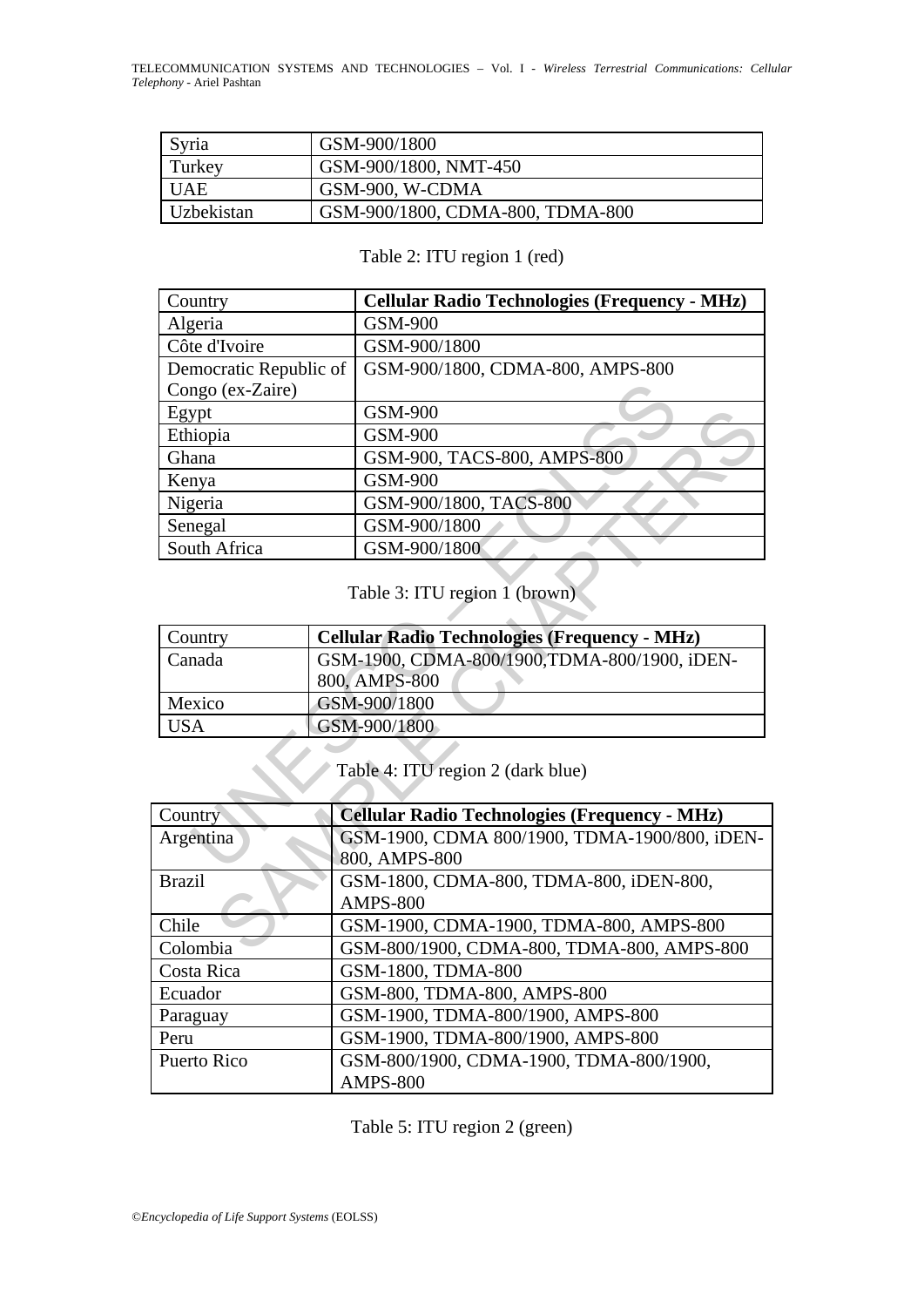| Country             | <b>Cellular Radio Technologies (Frequency - MHz)</b> |
|---------------------|------------------------------------------------------|
| China               | GSM-900/1800/1900, CDMA-800                          |
| $China - Hong Kong$ | GSM-900/1800, CDMA-800, W-CDMA, TDMA-800             |
| India               | GSM-900/1800, CDMA-800                               |
| Indonesia           | GSM-900/1800, AMPS-800, CDMA-800                     |
| Japan               | CDMA-800, PDC-800, AMPS-800                          |
| Korea               | GSM-900, CDMA-800/1700                               |
| Malaysia            | GSM-900/1800, TDMA-800, TACS-800, NMT-450            |
| Nepal               | GSM-900                                              |
| Pakistan            | GSM-900, TDMA-800, AMPS-800                          |
| Philippines         | GSM-900/1800, AMPS-800, iDEN-800                     |
| Singapore           | GSM-900/1800                                         |
| Taiwan              | GSM-900/1800, CDMA-800                               |
| Thailand            | GSM-900/1800/1900, CDMA-800, AMPS-800                |

Table 6: ITU region 3 (yellow)

## **2.3. Subscriber Mobility**

Cellular telephony is different from landline telephony in that the mobile subscriber can place and receive calls while on the move without any disruptions in the calls. When a mobile subscriber travels during a call, the network will maintain the call so that it proceeds uninterrupted by handing it off between cells in the mobile subscriber's path (Figure 4 ).



Figure 4: Mobile terminal handoff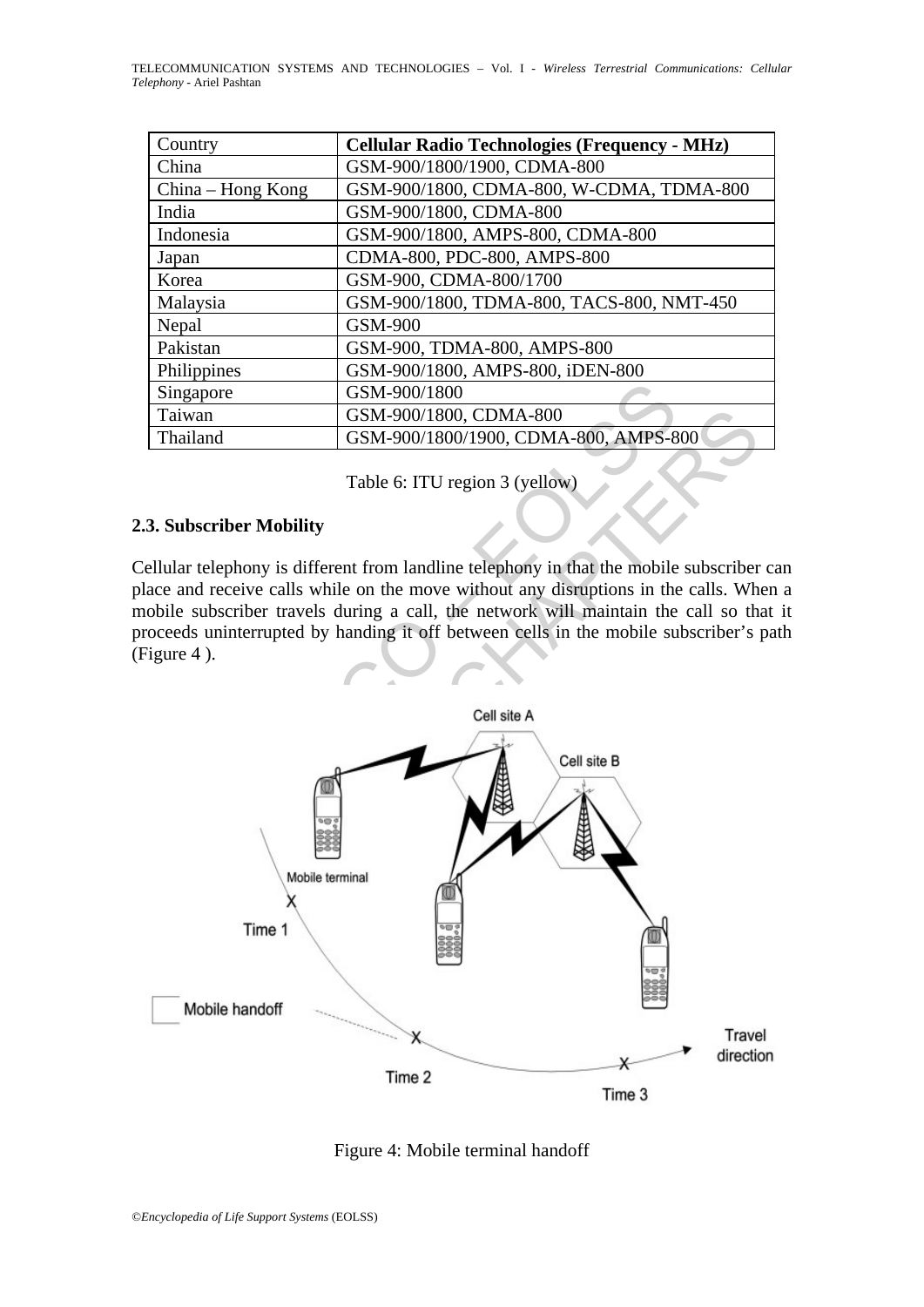Since adjacent cells use different radio frequencies, the mobile terminal moves from one radio frequency to another in the process of being handed off. The design of a cellular system needs to verify that handoffs are fast so that roaming subscribers don't experience any noticeable break in their calls.

To receive a call, a roaming subscriber needs first to be located. To support subscriber location tracking, a cellular network is partitioned into location areas (Figure 5). Each location area consists of a number of adjacent cells and whenever a subscriber moves from one location area to another, a location update indication is sent to the mobile network. The network tracks the current location area for each subscriber so that when there is an incoming call, the network pages all the cells in the current location area. After the mobile terminal responds to the page with an indication of the current serving cell, the call can be routed to the right cell and the mobile terminal alerts the mobile subscriber through ringing that there is a pending call.



Figure 5: Location areas for mobile paging

The partition of a cellular network into separate location areas and the corresponding location updates issued by the mobile terminal ensure that subscriber location is an efficient procedure. The alternative, if there are no location areas, is to page the whole network, which could span the whole of a country, whenever there is an incoming call. This would obviously place too high an overhead on a network's communication channels. The smaller the size of location areas, the higher the number of location updates issued by roaming subscribers. Effective sizing of a network's location areas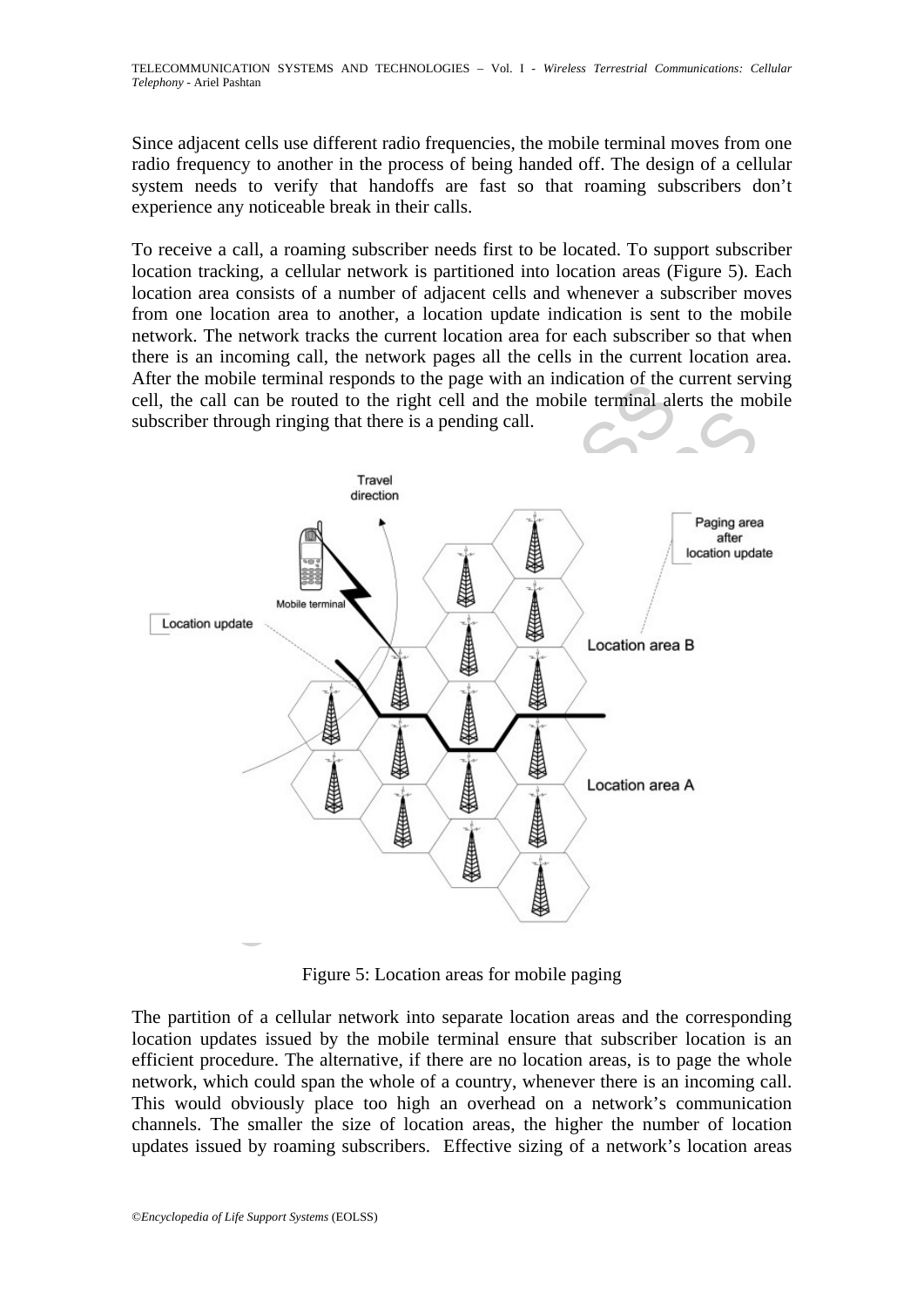ensures that the number of location updates does not negatively impact the network's communication capacities.

### **3. Mobile Terminals**

Today's mobile terminals provide relatively large color screens. Some have touchsensitive color screens with a stylus used for selections and text input. Besides a radio for cellular telephony, supported local connectivity often includes infrared, USB, and Bluetooth. Many phones include an embedded digital camera, a video player, and some include an MP3 player.

The internal memory can reach tens of megabytes, and an external memory card is sometimes available too. Java development and run-time environments are often provided so that a large number of applications are made available through the Java development community. Speaker dependent voice commands are enabled in many phones, allowing for hands free operation. Included micro-browsers support a number of markup languages, often including the latest release of the HTML language, HTML 4.01.

An example cellular phone is shown in Figure 6.



Figure 6: Sony Ericsson P910; (Source: © Sony Ericsson 2006. All right reserved)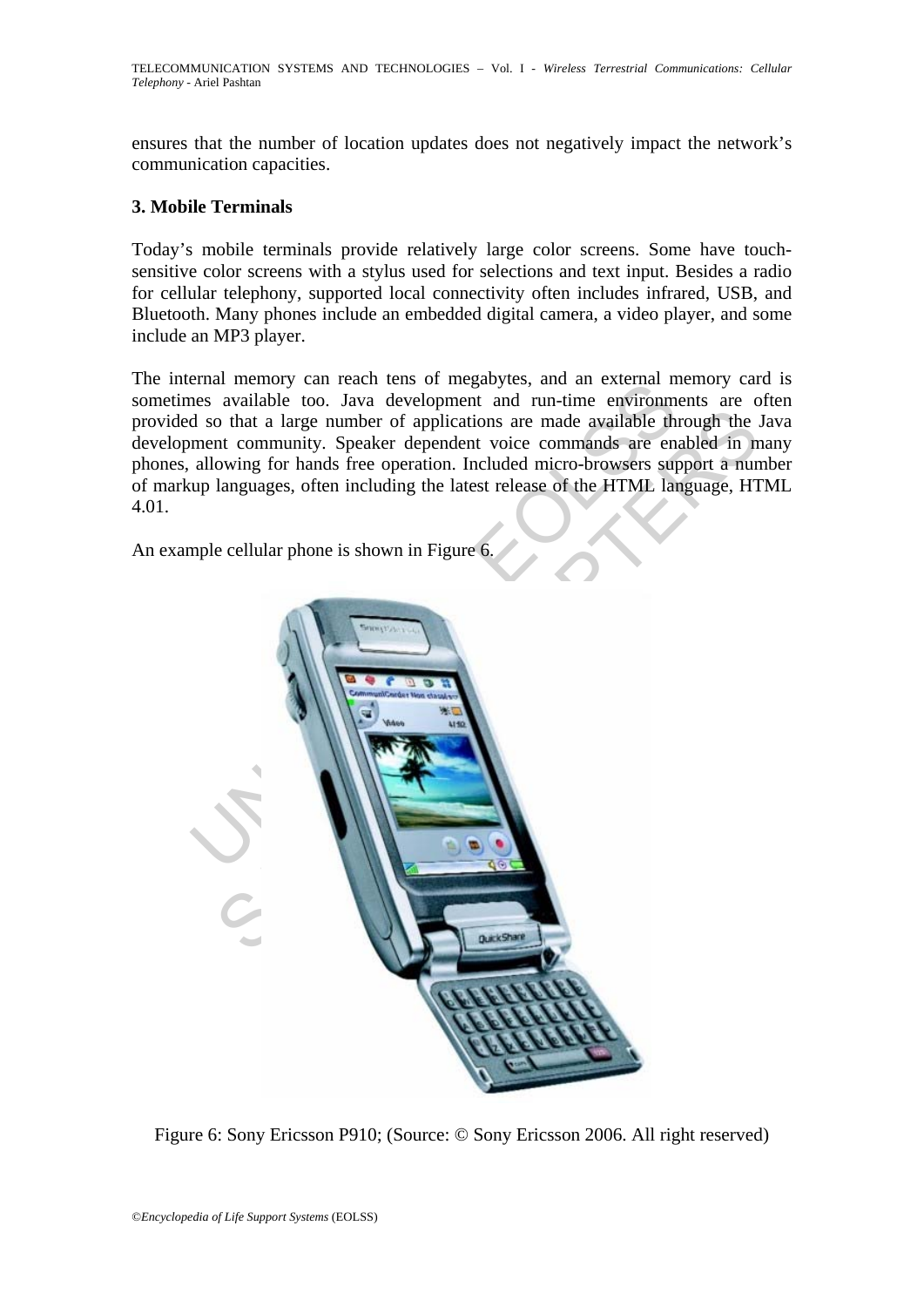This particular phone model, the Sony Ericsson P910, has a relatively large screen and a number keypad that can be flipped open to reveal on the back a QWERTY-style keyboard for entering text messages.

GSM and UMTS mobile terminals are required to have a subscriber identity module (SIM) card. A SIM is a small form smart card which stores mobile subscriber identifying information, subscription information, preferences, and contacts information. By moving a SIM card from one mobile terminal to another, a mobile subscriber can use this latter terminal and be charged for the calls that are placed on it. The SIM also stores the current location area identity to help the mobile terminal determine if it needs to send a location update message when it is turned on

# TO ACCESS ALL THE **32 PAGES** OF THIS CHAPTER, Visit: http://www.eolss.net/Eolss-sampleAllChapter.aspx

#### **Bibliography**

- - -

TO ACCESS ALL THE 32 PAGES OF THIS CHAPT<br>Visit: http://www.eolss.net/Eolss-sampleAllChapter.a<br>phy<br>tp://www.3gpp.org [the Third Generation Partnership Project (3GPP) is a<br>punications standards bodies to produce globally app SAMPLE CH[APT](https://www.eolss.net/ebooklib/sc_cart.aspx?File=E6-108-08-00)ERS 3GPP, http://www.3gpp.org [the Third Generation Partnership Project (3GPP) is a collaboration of telecommunications standards bodies to produce globally applicable Technical Specifications and Technical Reports for a 3rd Generation Mobile System based on evolved GSM core networks and the radio access technologies that they support]

3GPP TS 03.60, "General Packet Radio Service (GPRS); Service description; Stage 2". [defines the stage-2 service description for a General Packet Radio Service (GPRS), a packet-mode technique to transfer data on GSM]

3GPP TS 22.228, "Service requirements for the IP multimedia core network subsystem". [this specification defines the service requirements from users' and operators' perspective for the support of IP multimedia applications such as speech communication, real time multimedia applications, shared online whiteboards, etc.]

3GPP TS 23.002, "Technical Specification Group Services and Systems Aspects; Network architecture". [presents the possible architectures of the Universal Mobile Telecommuncation System (UMTS)]

3GPP TS 23.040, "Technical realization of the Short Message Service (SMS)". [describes the Short Message Service (SMS) for GSM/UMTS networks]

3GPP TS 23.207, "End-to-end QoS concept and architecture". [provides the framework for end-to-end Quality of Service involving GPRS and includes aspects of interworking to the IM subsystem as well as PSTN and other networks]

3GPP TS 23.228, "IP multimedia subsystem; Stage 2". [defines the stage-2 service description for the IP Multimedia Core Network Subsystem (IMS), which includes the elements necessary to support IP Multimedia (IM) services]

3GPP TR 23.804, "Support of SMS and MMS over generic 3GPP IP access". [investigates solutions for providing 3GPP messaging services across WLAN, and, more generically across any form of IP access that is part of the 3GPP system]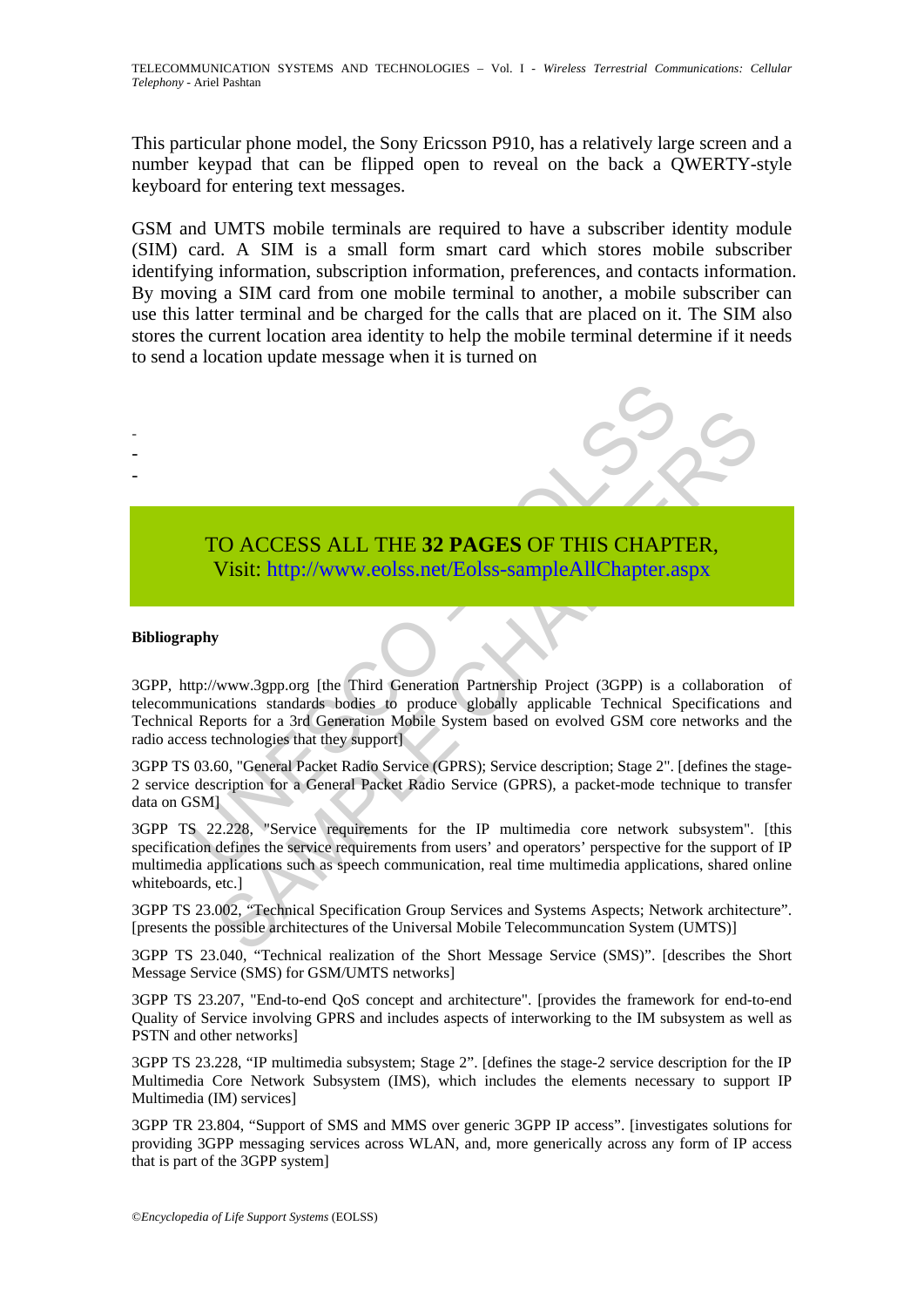3GPP TS 31.102, "Universal Subscriber Identity Module (USIM) application". [defines the Universal Subscriber Identity Module (USIM) application. This application resides on an integrated circuit card]

3GPP2, http://www.3gpp2.org [the Third Generation Partnership Project 2 (3GPP2) is a collaborative third generation (3G) telecommunications specifications-setting project comprising North American and Asian interests developing global specifications for ANSI/TIA/EIA-41 Cellular Radio Telecommunication]

3GPP2, S.R0005-B v1.0, "Network Reference Model for cdma2000 Spread Spectrum Systems". [recommends the basic 3GPP2 Wireless Network Reference Model of network entities and associated reference points]

3GPP2, S.R0079-A, "Support for end-to-end QoS". [describes the requirements necessary to support endto-end quality-of-service (QoS) in the cdma2000 wireless IP network by leveraging, and extending where applicable, the standard IETF protocols for QoS]

C. Anderson, (2001) "GPRS and 3G wireless applications", John Wiley. [describes the GPRS and 3G cellular networks and the development of applications for these networks]

A. Pashtan, (2005) "Mobile web services", Cambridge University Press [describes the key network elements, software components, and software protocols that are needed to realize mobile Web services, including the concept of user context and its potential to create personalized services]

CDG: The CDMA Development Group, http://cdg.org [the CDMA Development Group (CDG) is an international consortium of companies who have joined together to lead the adoption and evolution of 3G CDMA wireless systems]

IETF RFC 2002, "IP Mobility Support". [specifies protocol enhancements that allow transparent routing of IP datagrams to mobile nodes in the Internet]

son, (2001) "GPRS and 3G wireless applications", John Wiley. [describes etworks and the development of applications for these networks]<br>an, (2005) "Mobile web services", Cambridge University Press [describes software compo IETF RFC 3261, "SIP: Session Initiation Protocol". [describes SIP, an application-layer control protocol for creating, modifying, and terminating sessions with one or more participants for Internet telephone calls, multimedia distribution, multimedia conferences, etc.]

International Engineering Consortium (http://www.iec.org), "Billing in a 3G environment" [examines the challenges that service providers face in deploying billing systems that support the evolution from 2G to 3G cellular services]

M. Mouly & M.B. Pautet, (1992) "The GSM system for mobile communications", Mouly and Pautet. [describes the GSM standard for mobile stations, switching equipment, radio interface, transmission methods, and signaling protocols]

Open mobile alliance, http://www.openmobilealliance.org/ [the Open Mobile Alliance (OMA) is an industry forum to facilitate global user adoption of mobile data services by specifying market driven mobile service enablers that ensure service interoperability]

orks and the development of applications for these networks]<br>(2005) "Nobile web services", Cambridge University Press [describes the key net<br>ware components, and software protocols that are needed to realize mobile Web ser M. Pipikakis, (2004) "Evaluating and improving the quality of service of second generation cellular systems", Bechtel Telecommunications Technical Journal, v.2, n.2. [describes network performance management and quality of service (QoS) of matured second generation (2G) cellular systems]

R. Koodli & M. Puuskari, (2001) "Supporting Packet-Data QoS in Next-Generation Cellular Networks", IEEE Communications, Feb. 2001 (http://www.comsoc.org/ci1/private/2001/feb/koodli.html) [describes the packet data quality-of-service (QoS) architecture and specific mechanisms that are being defined for multi-service QoS provisioning in the Universal Mobile Telecommunication Systems (UMTS)]

#### **Biographical sketch**

**Ariel Pashtan**, Ph.D., is President of Aware Networks, Inc., Illinois, USA (http://awarenetworks.com). He develops wireless web applications, writes, and consults on cellular services. Ariel has over 20 years of industry experience working for Motorola, IBM, Gould, and Israel Aircraft Industries. He was a distinguished member of the technical staff in Motorola Labs where he managed research projects. His past experience includes leading wireless Web services architecture research, and cellular network management requirements and standards teams. Past academic appointments include teaching at